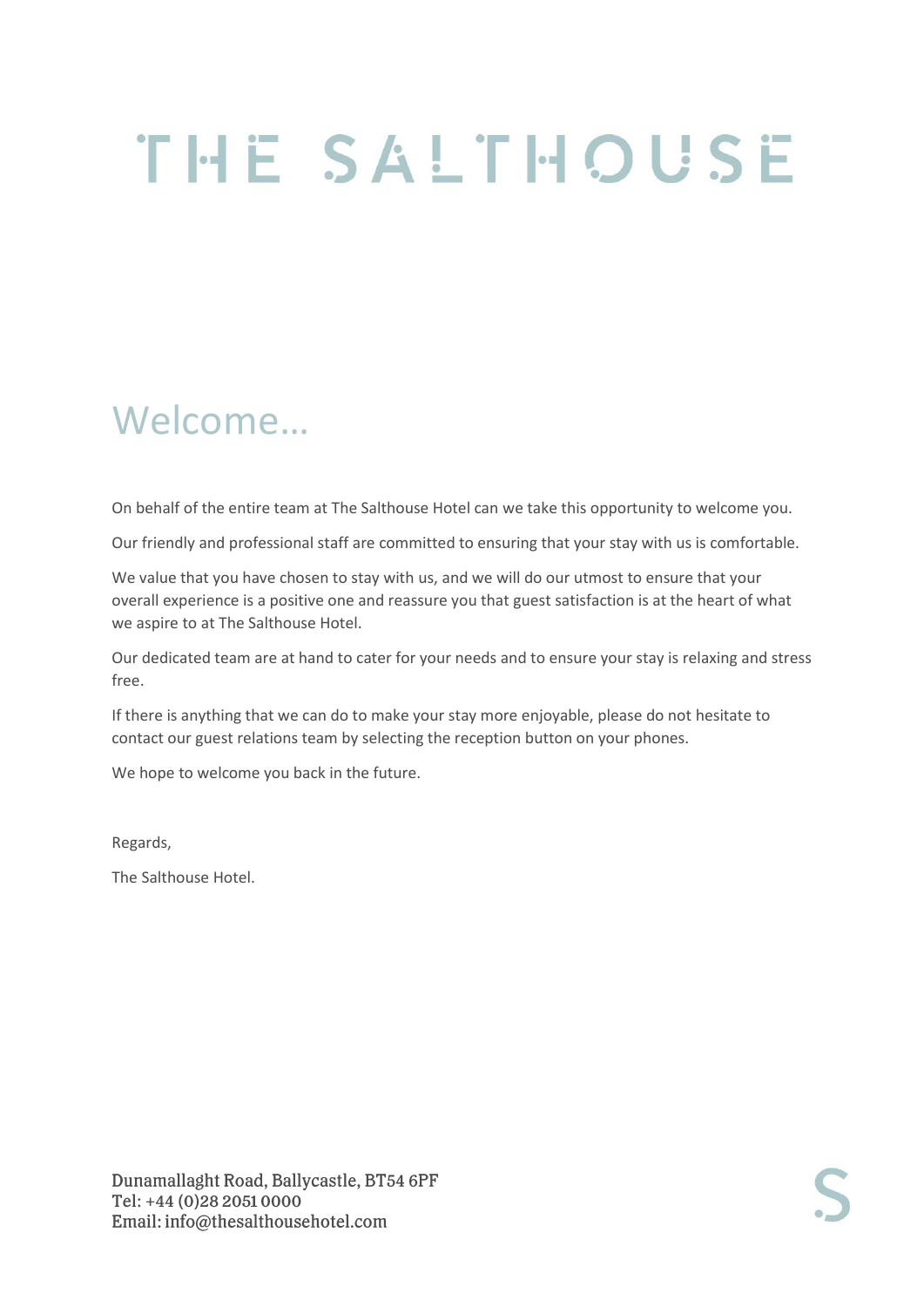### Contact Us

#### Onsite

You can use your phone to contact our Reception, Spa or Restaurant

Before you lift your receiver, you will see on your phone a button for contacts

- 1. Press the 3CX PBook button
- 2. 'OK'
- 3. Choose which extension: reception, spa, or restaurant
- 4. Press send
- 5. Then lift receiver

You can also direct dial on:

Reception: **301 or 302**

Spa: **306**

Restaurant: **308**

Other ways to contact us:

Email: [Info@thesalthousehotel.com](mailto:Info@thesalthousehotel.com)

Or find us on social media:

Facebook - The Salthouse Hotel

Instagram - thesalthousehotel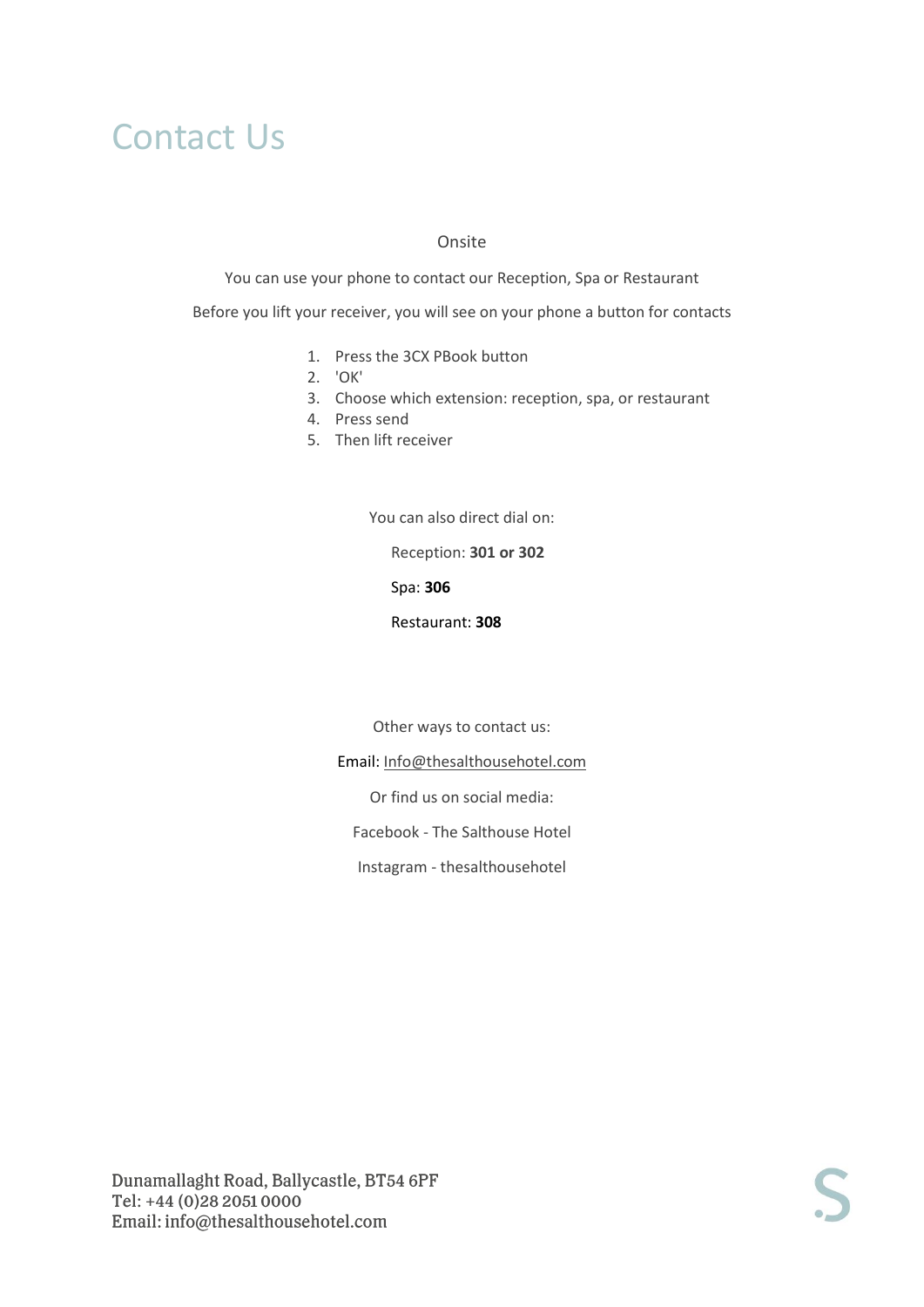# Dining at the Salthouse Hotel

With arguably the best views in the hotel, our tables in The Salthouse Bar and Restaurant gaze out to the Atlantic Ocean and beyond. They offer the perfect place to eat, drink and relax serving everything from morning coffees to classic cocktails and a variety of mouth-watering dishes for lunch and dinner. Drinks and snacks are also available In our Courtyard daily - booking Is not required for this space.

Our menus embrace the essence of our locality using the finest, locally sourced ingredients such as locally caught seafood fresh from the pier. We are passionate about food, service and delivering a dining always that is relaxed and very much rooted in our location on the stunning Causeway Coast.

For those special occasions we also have semi private dining spaces perfect for a party or family gettogether; please contact the restaurant for more details.

#### **Opening Hours**

Breakfast 7.30am – 10.00am (Monday – Friday) 7.30am – 10.30am (Saturday & Sunday)

#### Lunch

12pm – 3.30pm (Monday – Saturday)

12pm – 4pm (Sunday)

Dinner

5pm – 9.00pm (Sunday – Thursday)

5pm – 9.30pm (Friday & Saturday)

We can offer our menu items as room service during these times for a tray charge of £5.00.

**It is strongly advised to prebook your dining time to avoid disappointment. We will always try our best to accommodate your preferred time.**

On your phone, Ext. 308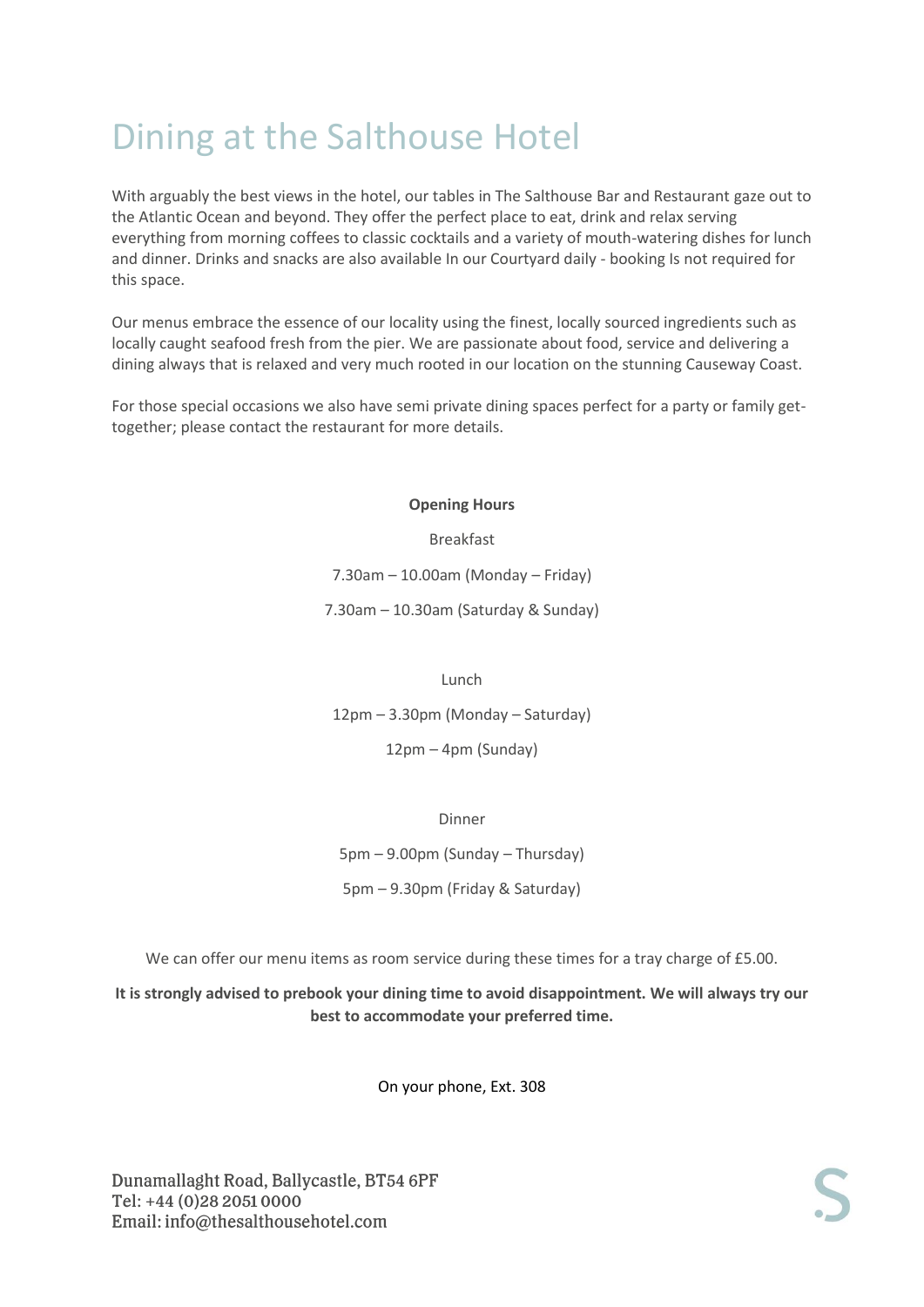# The Spa at the Salthouse

Located past reception on the lower ground floor.

Immerse yourself in a world of calm and relaxation and soothe your body, mind and spirit. Discover your coastal calm with a rejuvenating overnight spa break, a relaxing one-off treatment during your stay. Simply check in, chill out and leave the rest to us.

Enjoy magnificent views of Fairhead and Rathlin whilst relaxing in our outdoor spaces. Take a plunge in warm water or a seat in our Sauna.

Use of the Thermal Suite is £20 per person (60 minutes).

#### **Remember to book your time slot for use of the Thermal Suite.**

If you wish to book a treatment or find our more information about opening hours, please enquire at Spa Reception or dial 306.

**In adverse weather conditions the hotel reserves the right in the interest of the health and safety of staff and customers not to open all outdoor areas. please ensure that no glassware or glass bottles are brought to the spa. The Thermal Suite has a selection of drinks and cocktails which are available to order on arrival.** 

**Robes and slippers are located in your wardrobe which you can wear to the spa or alternatively there are changing facilities available at Spa Reception.** 

On your phone, Ext. 306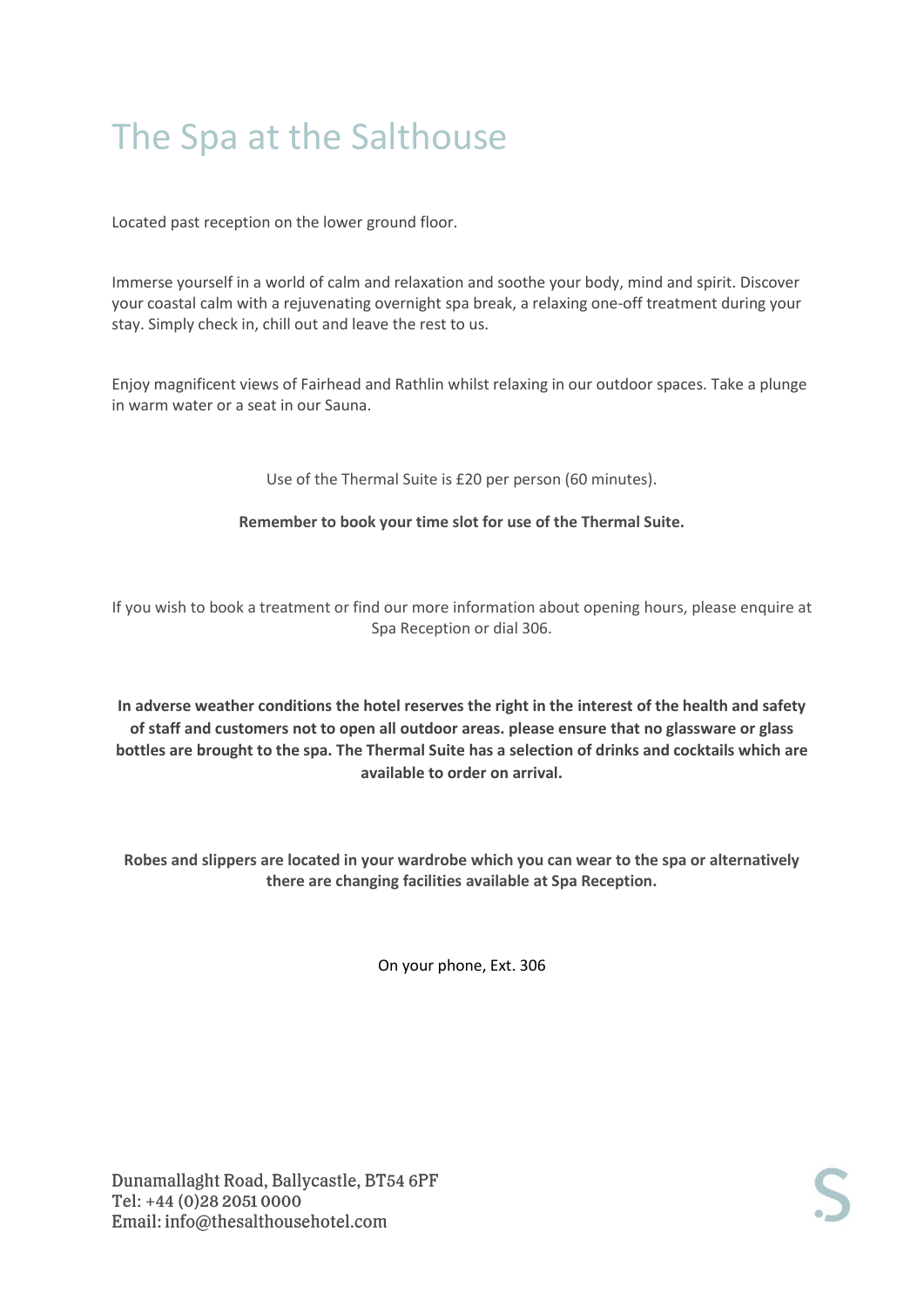# The Spa Etiquette

#### **RESIDENTS**

We kindly ask our residents to arrive to The Spa around 10-15 minutes before your treatment begins to allow enough time to fill out our short medical questionnaire. Your thermal slot will be booked 60 minutes before your treatment

Late arrivals will not receive an extension on their allocated treatment time, but the full charge may still incur.

#### **WHAT YOU NEED TO BRING**

Hotel guests can arrive in the robe and slippers provided in their bedrooms. Disposable underwear can be provided for guest's comfort during treatments.

#### **CANCELLATION POLICY**

48 hour notice is required for the cancellation of a booking. If booking is cancelled outside the notice period, the full charge will be incurred.

#### **MEDICAL CONDITIONS**

Some of our treatments may have to be adapted to suit the needs of the individual, depending on medical issues or conditions. Please make us aware of any medical conditions at the time of booking. Pregnancy Massages can only be carried out on lady's who are In their second trimester of pregnancy.

#### **AGE REQUIREMENTS**

There is a minimum age requirement of 18 for use of the spa and treatments. We kindly ask our guests to keep their phone on silent mode for the courtesy of other guests.

We look forward to welcoming you to The Salthouse Spa.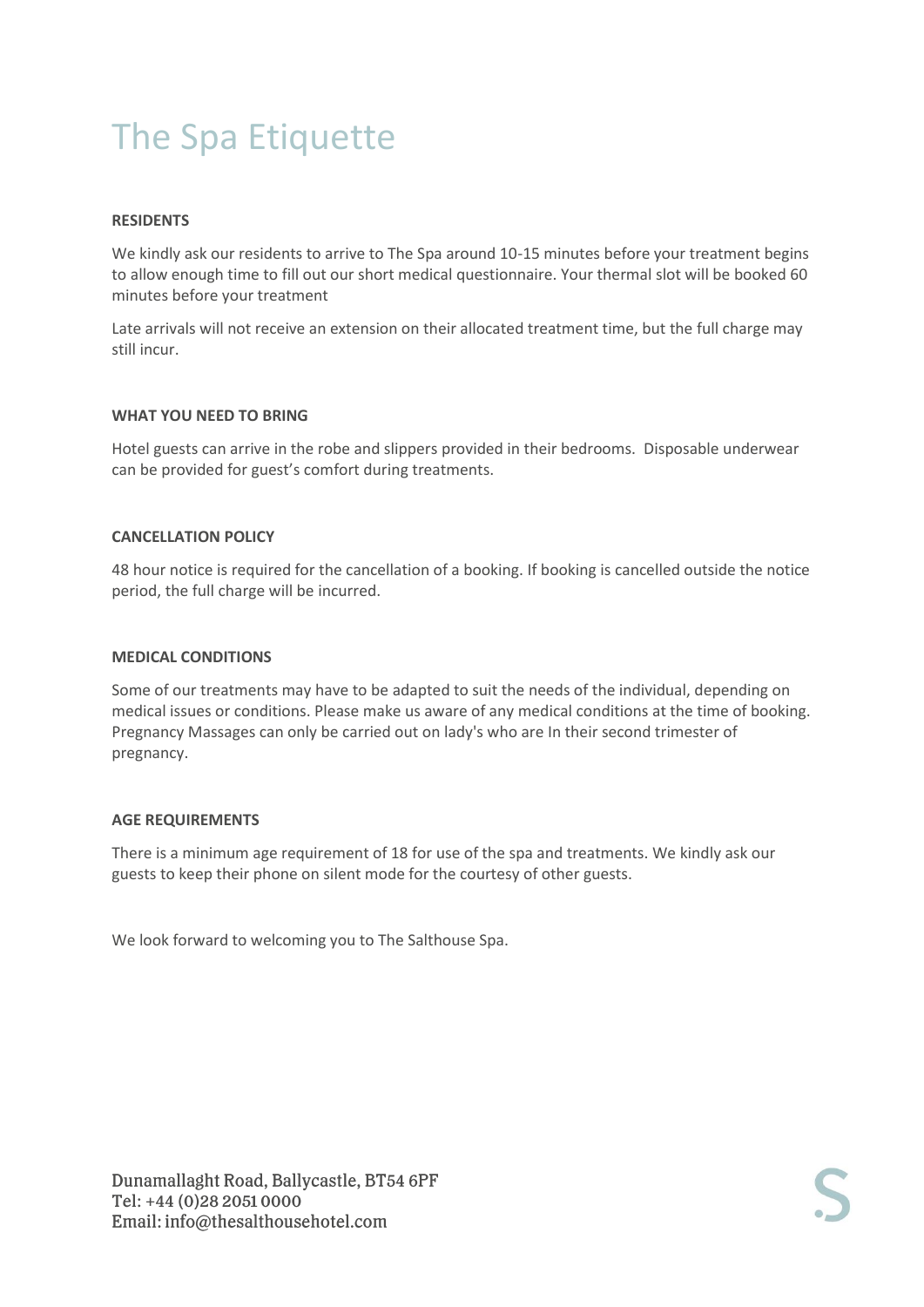#### **Airport Transfers**

The approximate travel time to Belfast International Airport is 60 minutes and taxi will cost from £60.

The approximate travel time to Belfast City Airport is 80 minutes and a taxi will cost from £70.

#### **Breakfast**

Please be aware under current guidelines our breakfast is served on a reservation basis only. If you have not booked a time slot, please contact reception.

> Breakfast is served in our Restaurant Monday - Friday 7.30am to 10am Saturday & Sunday 7.30am to 10.30am

If you would like to have breakfast in your room, please dial 'reception' to place an order and request a time slot.

Please note breakfast room service times are half hour slots. A tray charge of £5 will be applied.

#### **Bath & Shower Non Slip Mats**

These are located in your bathroom.

#### **Business/Computer Services**

For your convenience, we offer copying and printing for nominal fees. Please contact reception who will be happy to assist you. In addition, business travellers will find work areas and desks in every room.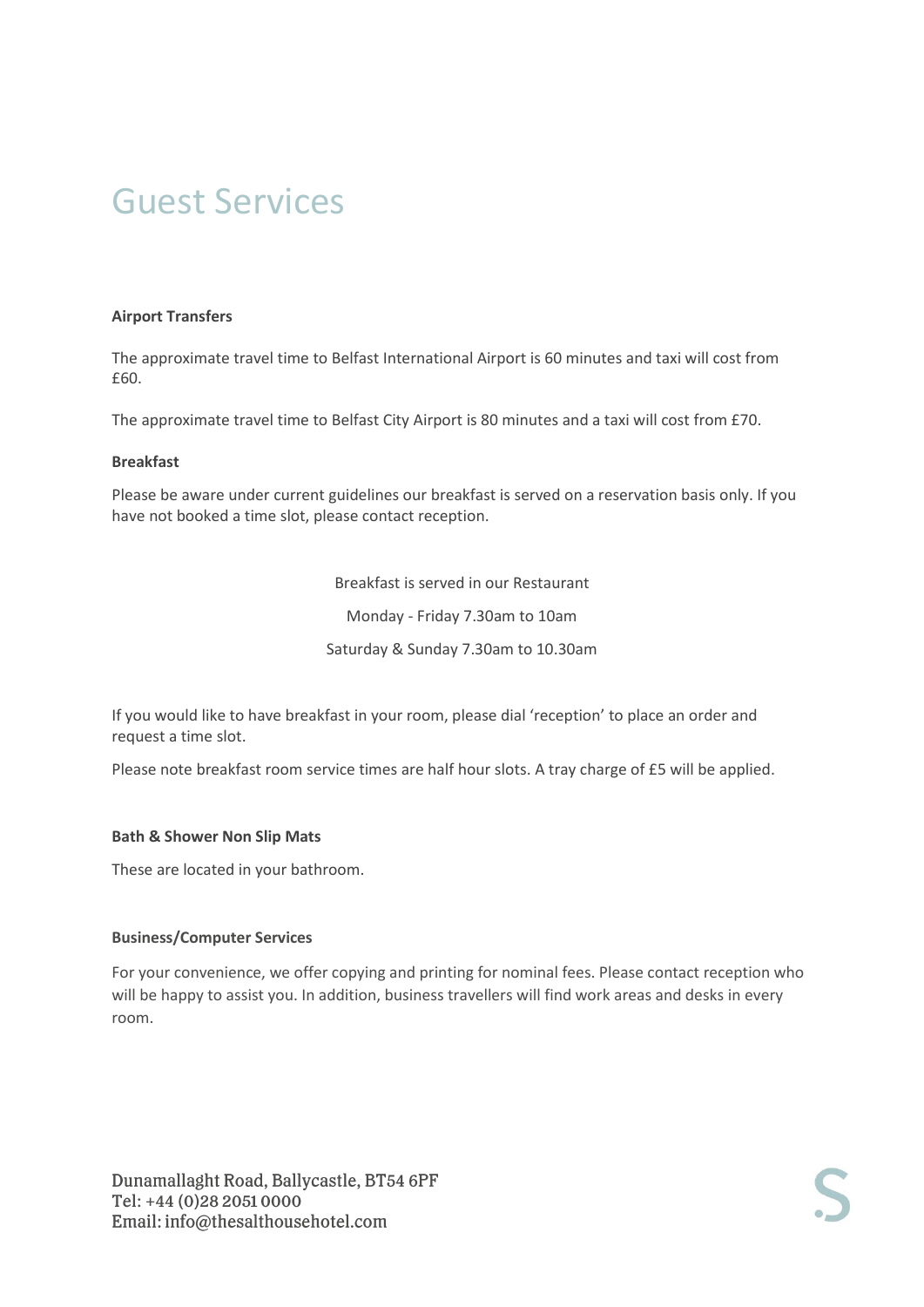#### **Check Out**

We hope you enjoyed your stay with us.

Check Out time for our rooms is 11am

Should you wish to extend your Check Out time please speak to our reception team.

Please note 50% nightly rate may be charged if pre-arranged late checkout has not been agreed with the hotel.

#### **Children**

Children are welcome in the Hotel & Lodges.

Licensing laws do apply though, and children are not permitted in the bar area after 9pm

Unfortunately, Our Thermal Spa does not permit Children at any time. This area is for over 18 years only. Children aged 16 & 17 may be permitted on request but must always be supervised by an adult.

#### **Damages**

There is a minimum charge of £100.00 for any damages or breakages found in the accommodation after check out. The hotel reserves the right to charge your card for any damages without prior notice.

#### **Doctor**

Should you require medical assistance while you are here please contact reception. In the event of an emergency please contact 999 or 101.

Ballycastle Medical Practice Telephone (028)2076 2684 Out of Hours (028)2566 3500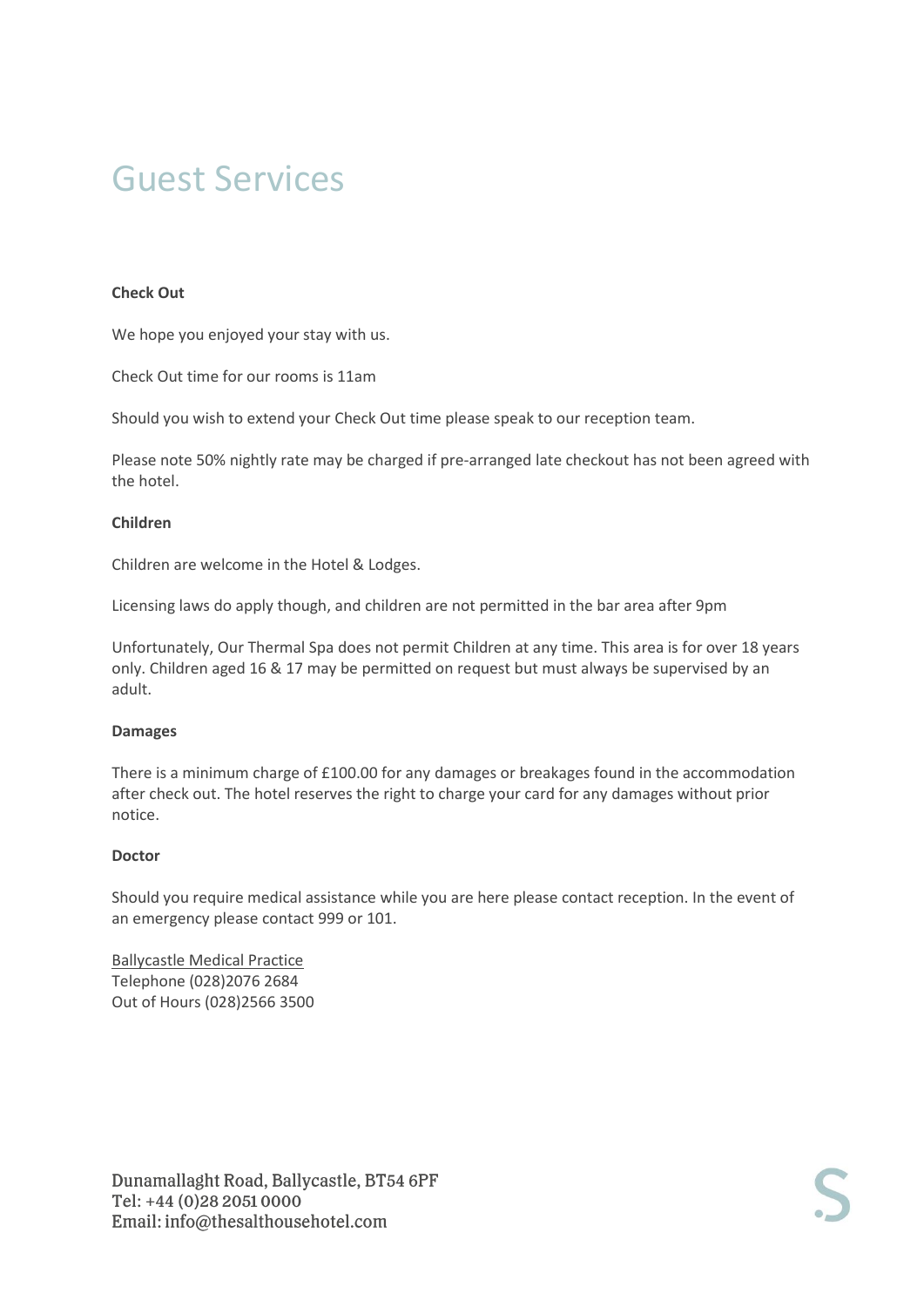#### **Electrical Currents**

This hotel has 240-volt outlets in every room. If you have non-European electrical items, you will need to obtain a transformer that will enable the use of these items.

#### **Fire Safety**

For your safety we advise that you take note of the fire safety notice on the back of your bedroom door, this will explain our fire alarm system and will show your nearest fire exit on the floor plan.

#### **The Fire Assembly Point is located at the bottom of the Guest Carpark.**

#### **Golf**

Ballycastle Golf Club is located along the seafront of the town. The golf course has some of the most scenic views in Northern Ireland offering parkland holes to wild links offerings. It includes flat and low-lying holes and a back nine that launches you up into seaside hills that allow views of the town of Ballycastle, Fair Head, Rathlin Island and on a clear day the Mull of Kintyre.

Please contact the Golf Club directly on 02820762536

#### **Guest Amenities**

Each room will include a tea tray and washroom amenities should you require these refilled or topped up during your stay please contact reception.

Additional to your in-room requirements we can also provide, toothbrush kits, shaving kits, shower caps and sewing kits. Please contact reception if you require these.

#### **Hairdressing, Health & Beauty**

Please contact Reception for a list of local Hairdressers and Beauticians.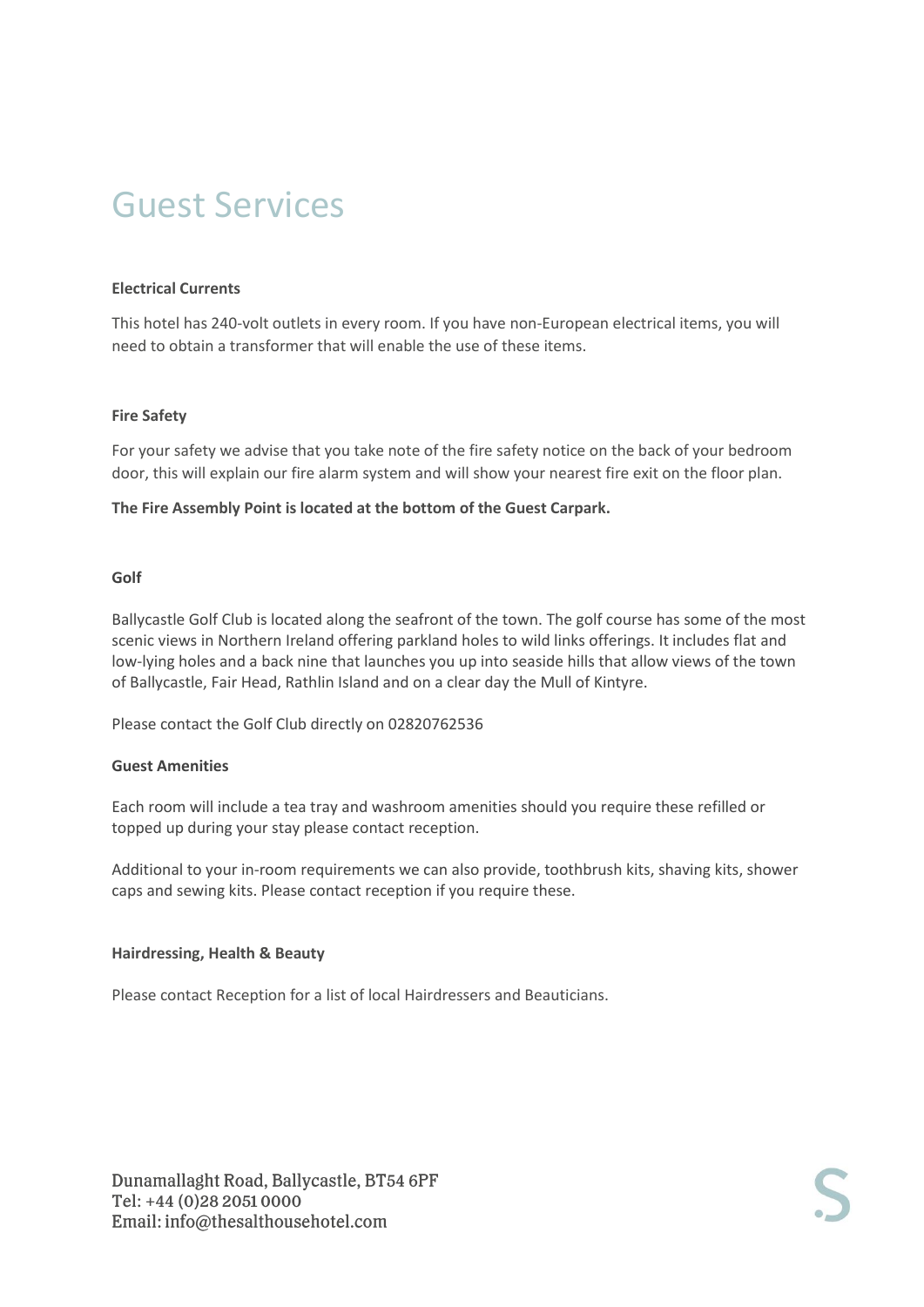#### **Helicopter**

We have a helicopter landing area which can be prearranged to use. Please contact the hotel reception for more information

#### **Horse Riding**

For information on the local riding centre we would recommend Sheans Horse Farm Offering quality Horse Riding experiences on one of the most extensive off-road horse riding facilities in Ireland.

Please contact Sheans directly on 07759320434

#### **Housekeeping**

We are currently offering a limited housekeeping service. Our housekeeping team will replenish your hospitality tray and replace any towels that are left on the bathroom floor. Should you require a full room service, please request this at reception before 12noon. If you do not wish for housekeeping to enter your room, please place the stone (located on your desk) outside your door. In addition, accommodation staff can provide extra items upon request for your additional comfort e.g. extra pillows, blankets, toiletries etc.

#### **Ice Machine**

Please contact reception who will have ice brought to your room upon request.

#### **Lost Property**

If you have lost an item during your stay, please contact reception to see if this has been found and stored in our lost property area.

#### **Luggage**

If you require assistance during your stay with your luggage please contact reception

#### **Maps**

Our reception team will be able to assist you with all local jogging and walking trails.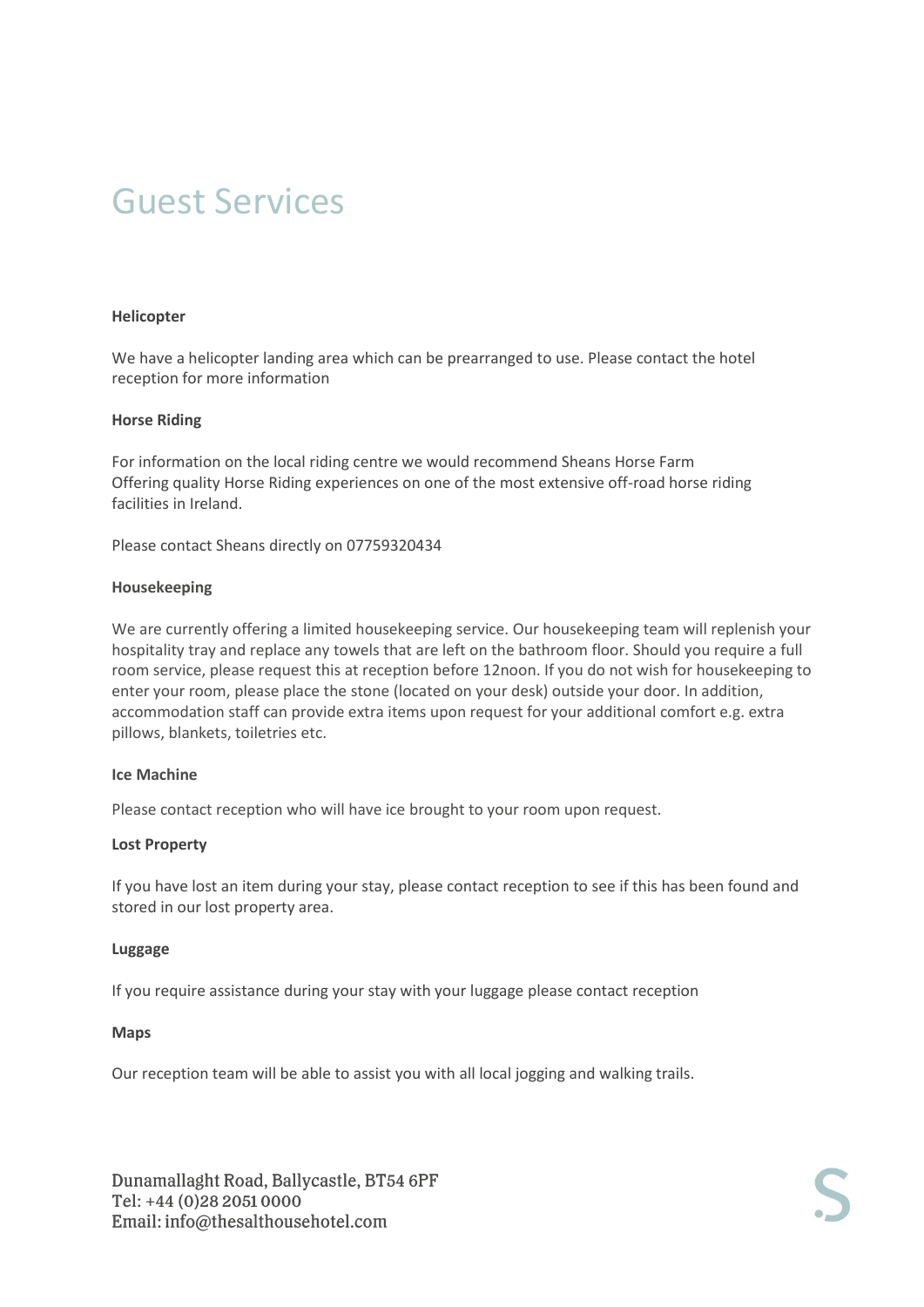#### **Payment Methods**

We accept the following payments methods:

- American Express
- Maestro/Switch
- MasterCard
- Visa
- Cash
- Salthouse Hotel Gift Vouchers

\*Please note we are unable to accept cheques or bank transfers.

#### **Parking & Electric Car Points**

Guests can avail of free onsite parking to the front of the hotel, we also have 4 Zappi car charging points located in the car park.

#### **Robes**

All rooms will have Robes and Slippers provided. If you are using the thermal suite or spa treatments during your stay, we recommend you change in your room first. Should you require a larger sized robe please contact Spa Reception.

#### **Religious Services**

**Church of St Patrick & St Brigid**  Mass 7 days a week at 10am Also at 6.30pm on Saturdays.

**Ballycastle Presbyterian** Sunday 11.30am

**Holy Trinity** Sunday 11.30am

**St James** Sunday 9.30am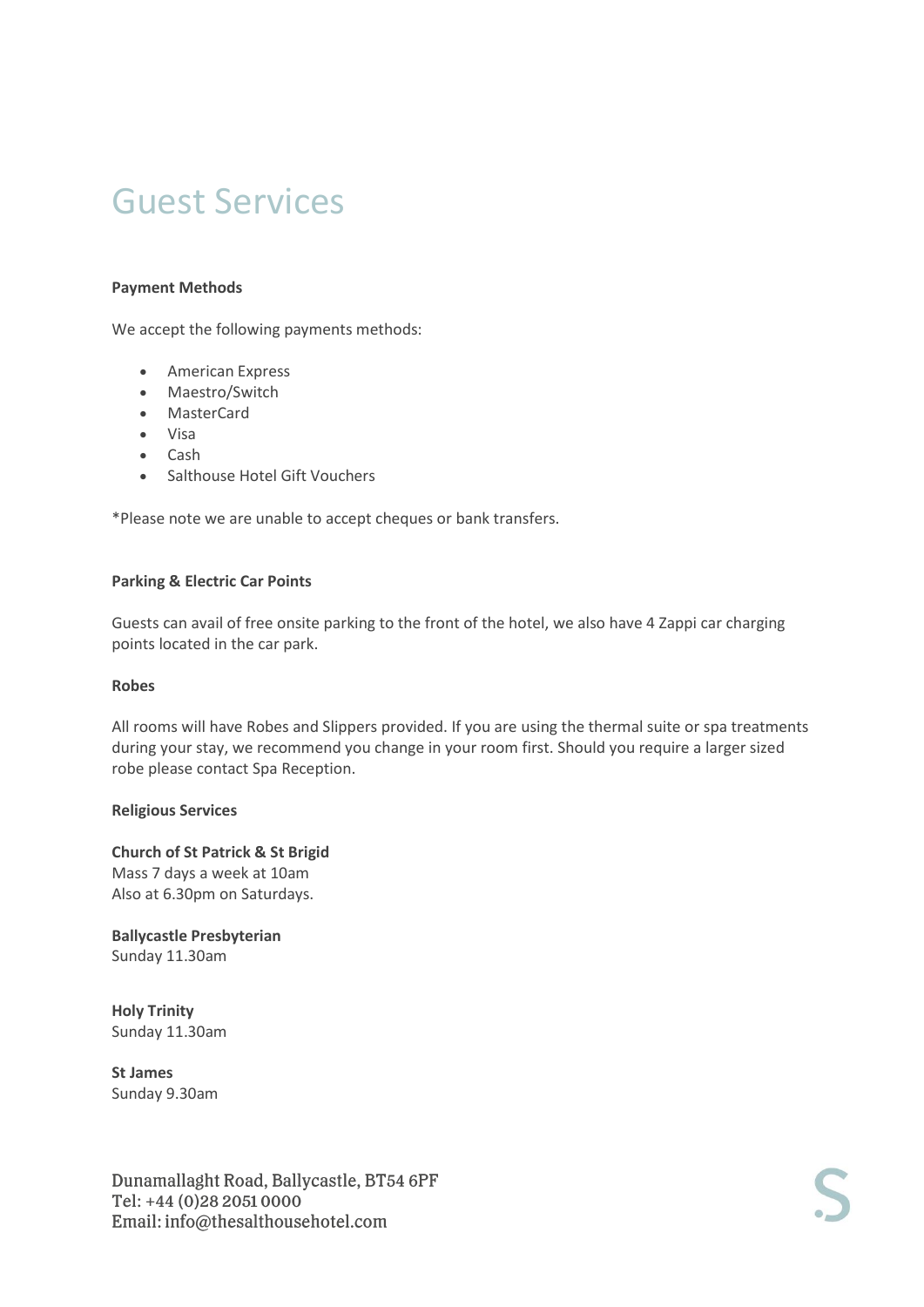#### **Room Service**

Room service Is available daily - £5 tray charge per person.

You can order off the following menus:

Breakfast menu 7:30am - 10am Lunch menu 12:30pm - 3:30pm Dinner menu 5pm - 9pm Out of hours room service 9pm - 7am (please see this menu at the back)

#### **Safety Deposit Boxes**

These are located inside your wardrobe

To close:

- 1. Enter a 4 digit code
- 2. Hold the door closed and press #
- 3. You will hear the locks move and the screen will show closed.

To open:

1. Enter your code

\* Should you get locked out of your safety deposit box, reception can provide a master key.

#### **Smoking Policy**

The hotel guest rooms, and indoor public areas are all non-smoking (this includes the use of ecigarettes and vapes) and can incur a fine of up to £200 this includes the Eco Lodges.

Designated tables located to the front of the bar and restaurant and in the courtyard are available if required.

#### **Taxi**

Should you require a taxi service during your stay please contact reception.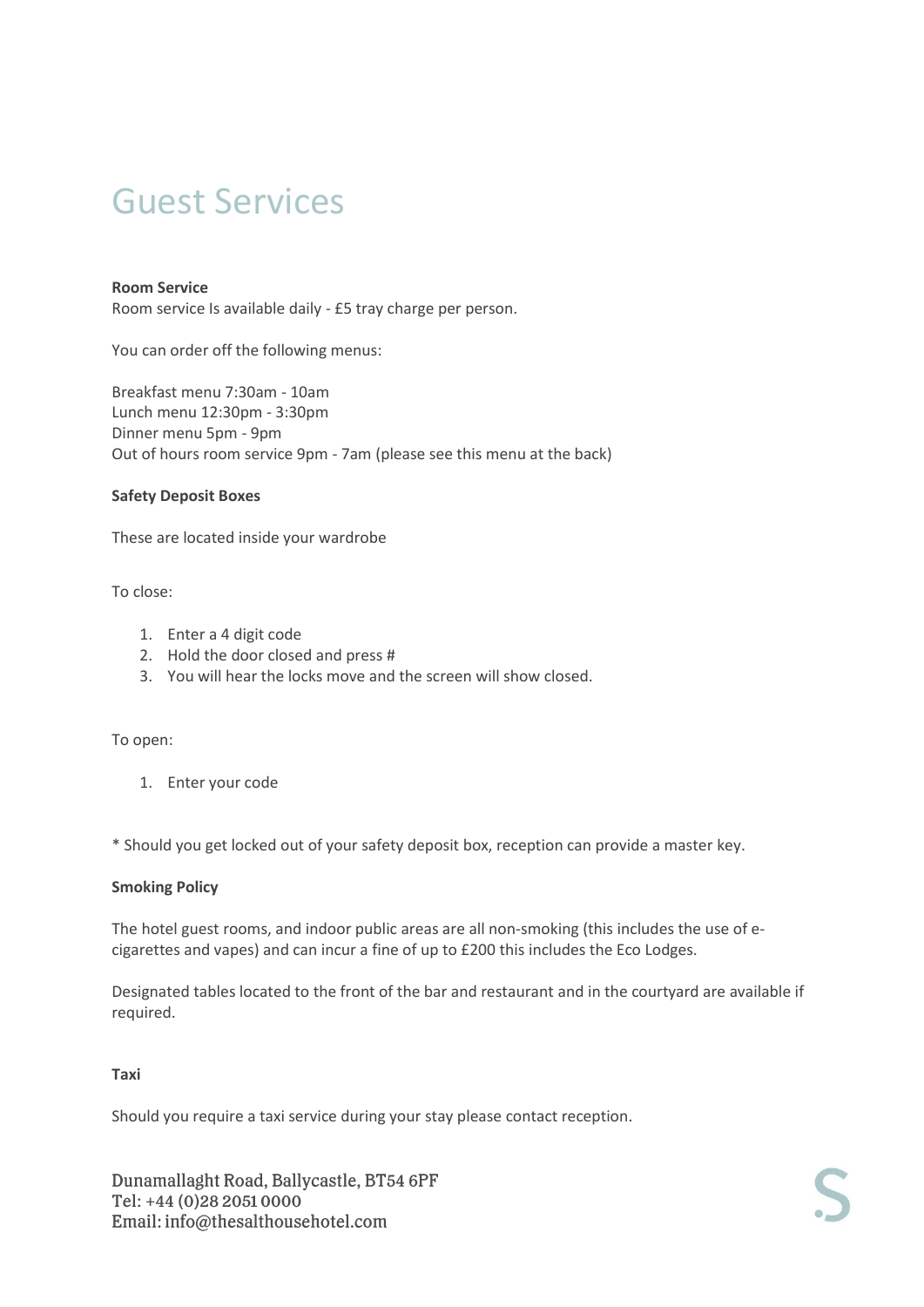#### **Television**

Please select the Information button on your remote control for full T.V. listings. For the Lodges, please ensure HDMI 1 is selected in order to access your sky box channels. The blue SMART button on your TV remote will allow access to streaming services. (Please note, these will be your own accounts and you must ensure you have logged out of these before departure).

#### **Wake Up Calls**

Should you require a wakeup call please contact reception.

#### **WiFi**

Complimentary WiFi is available in all areas of the hotel and lodges. Please search for Salthouse Guests and no password is required.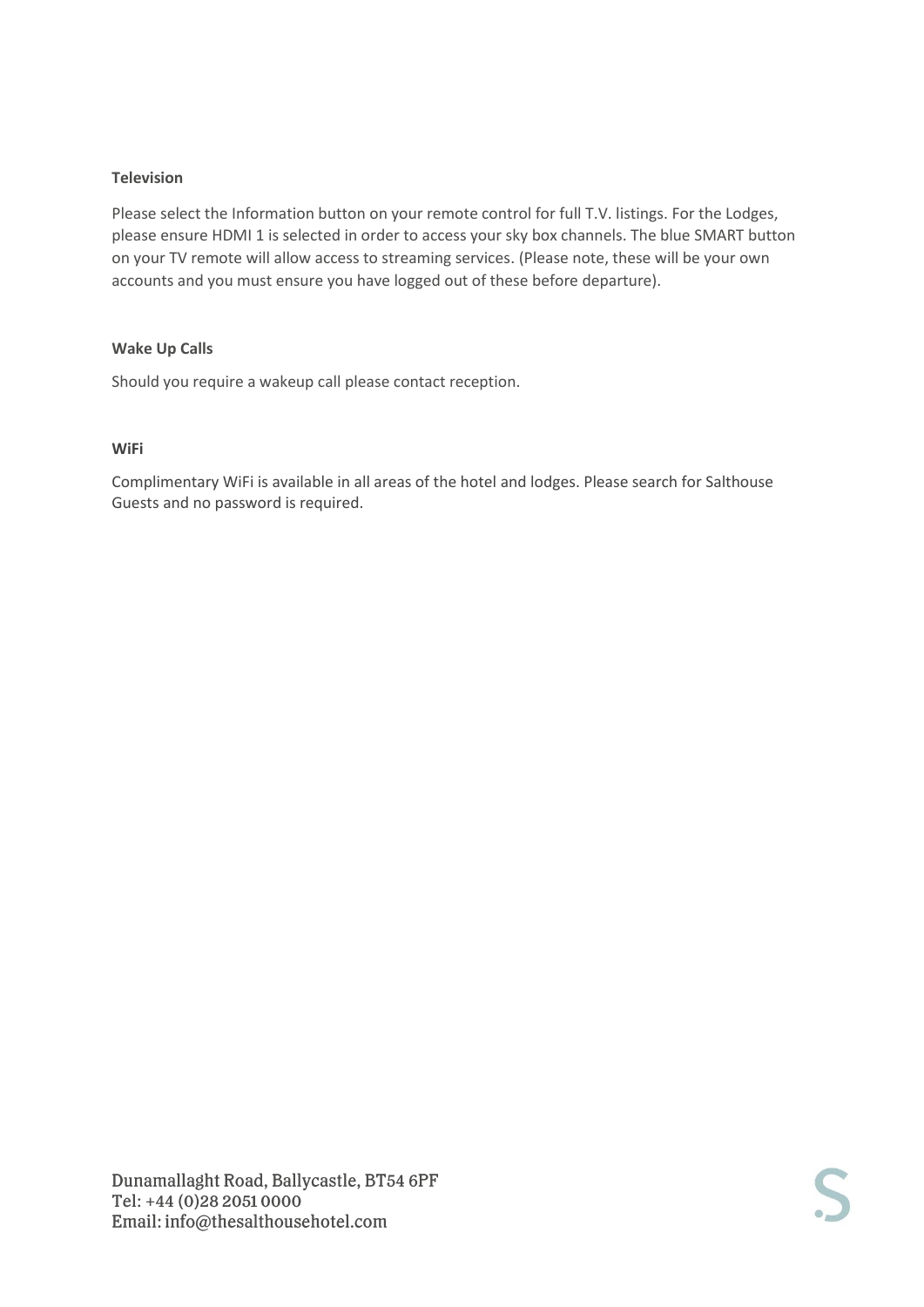# Concierge and Services

We pride ourselves in our customer service and will take care of your every need throughout your stay with a service that is of the highest standard.

We offer a unique, bespoke service to all our guests. Your stay with us will be smooth and relaxed as our team will take care of everything you need inside and outside the hotel. Our knowledgeable Front Desk team are on hand to make your stay at The Salthouse Hotel smooth and enjoyable.

The team know all the latest on the happenings in and around the Causeway Coast, and can help you with many aspects of your stay including:

- •Car and Luxury car hire
- •Health and beauty appointments
- •Luggage assistance and storage
- •Restaurant bookings
- •Tourist information
- •Travel timetables and arrangements
- •Weather forecasts and updates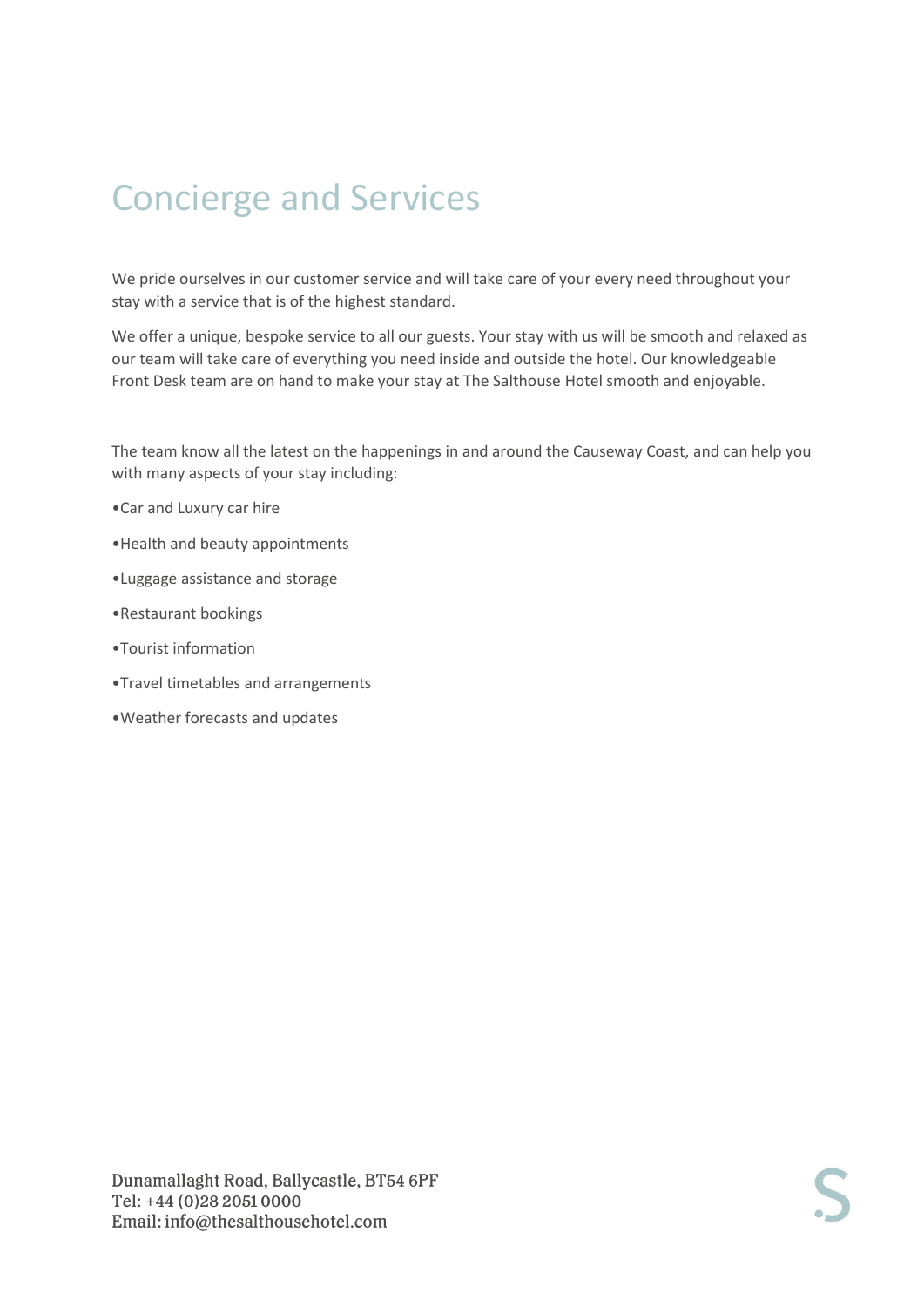# Controlling the Radiator in your room



When entering your room, the number displayed on the thermostat will be the current temperature of your room. This temperature thermostat controls the radiator only



You can adjust the set point by pressing the "+" or "-" on the thermostat. "Set" will be visible on the top right hand corner (as in the picture). The radiator will only become active if the set point temperature is higher than the current temperature of room.

PLEASE NOTE THERE IS NO AIR CONDITIONING IN THE ROOM We have a selection of fans available on request at Reception



You **CANNOT** adjust the temperature by touching the valve pictured. PLEASE DO NOT touch this valve as the radiator will heat uncontrollably if this is tampered with.

If you are not sure of anything, please contact reception to adjust the temperature in your room.

Please only increase the temperature in 1-degree intervals. The hotel is extremely well insulated, so it is difficult to cool the rooms down if they get too warm. The towel radiator in the room is not controlled by the thermostat, it has a manual temperature dial which can adjust the heat.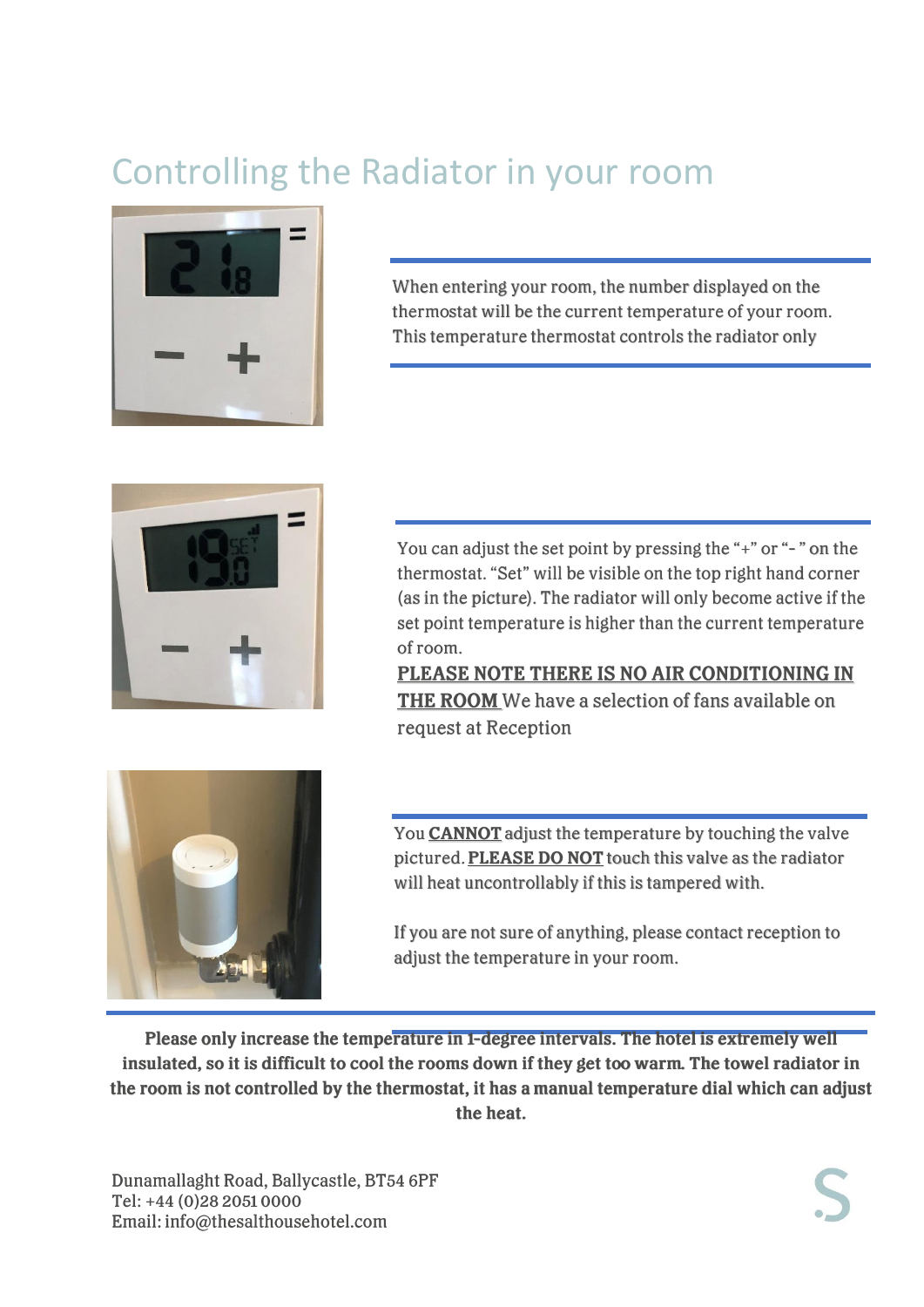# The Salthouse: Safe luxury

#### **Stay Safe Commitment**

#### ILIMEX AIR STERLISATION

Take a deep breath. At the Salthouse we are proud to announce that we have installed Ilimex Air Sterilisation. These units combine sterilisation technologies and UV energy to continuously eliminate >99.9999% of airborne pathogens.

This air sterilising system is the most advanced in the world being capable of completely sterilising and killing SARS-CoV-2.

You will find numerous Ilimex sterilisation systems throughout the Hotel, Restaurant, Spa and Office work space environments

#### SOCIAL & PHYSICAL DISTANCING

The Salthouse already offered bright air spaces which allow our customers relaxed and comfortable surroundings. We have made small changes to our spaces in line with current restrictions and regulations.

#### REVISED F&B OFFERINGS

We have had to make some changes to our F&B offerings but we still continue to offer high standard options throughout all our services. Bookings for meals are advisable, table service will be offered throughout the hotel.

#### GUEST JOURNEY

We have carefully mapped out the customer journey in each of our departments; we have made adjustments to allow for a flow system and to aid in social distancing some areas of the bar & restaurant have been spaced out. As our guests arrive, they will be greeted at the door and directed or guided to the department they are visiting. Should you be in anyway un-happy with any area or service within the Salthouse hotel please let a member of staff aware.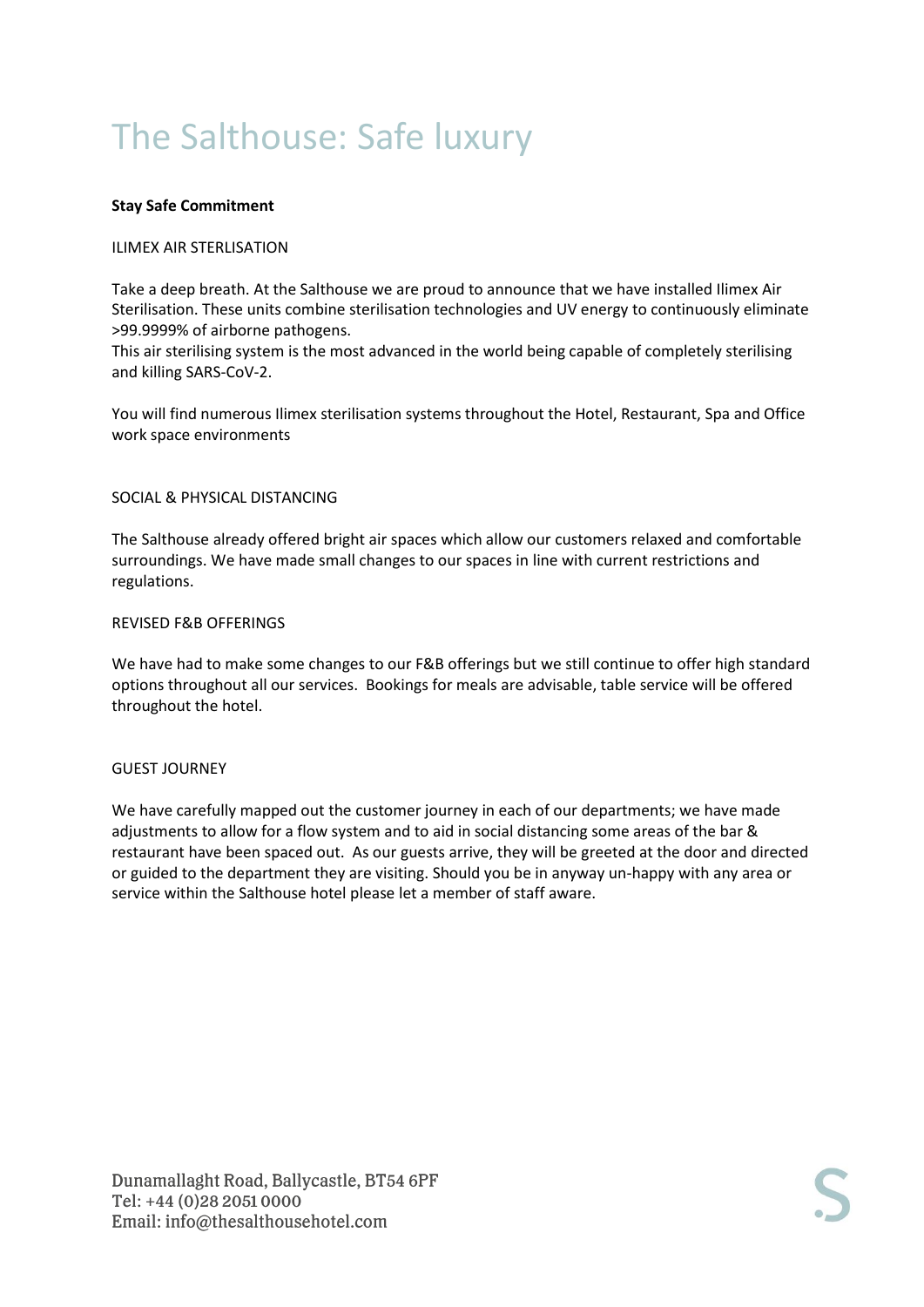# The Salthouse: Sustainable luxury

The Salthouse is testament to the fact that luxury can also be sustainable. One of the few of its kind in Ireland, we are very proud of the efforts taken to ensure the hotel does everything it can to minimise its impact on the environment through the following ECO features:

- Onsite we have a 225kw wind turbine and 150kw solar PV panels this combined wind and solar energy could power 150 households for a year!
- The hotel heating and hot water is primarily provided by air source heat pumps and the electricity is provided by onsite wind and solar generation
- In addition to the carbon savings from the heat pumps, the bedroom radiators are individually controlled, reducing waste of heat and increasing the overall efficiency of the hotel
- Outside temperature sensors enables the building to adapt to its environmental conditions and heating in public areas comes on or turns off despite time schedules being set
- Guests can avail of Zappi electric car chargers these smart EV chargers can be connected to the renewable generation to charge the cars so electric cars can truly be emissions free
- The hotel has LED lighting throughout the building with motion sensors and controls for the staff adding to the overall energy efficiency
- Hotel staff monitor and control the energy efficiency of the building through a centralized dashboard available on hotel tablets, phones and desktop computers which provides energy reporting and evaluation from the automated intelligent building management system
- CO2 sensors are fitted throughout the hotel to monitor the air quality
- No single use plastics

Enjoy a relaxing coastal break at The Salthouse and rest assured that luxury can go hand in hand with sustainability in this carbon neutral hotel.